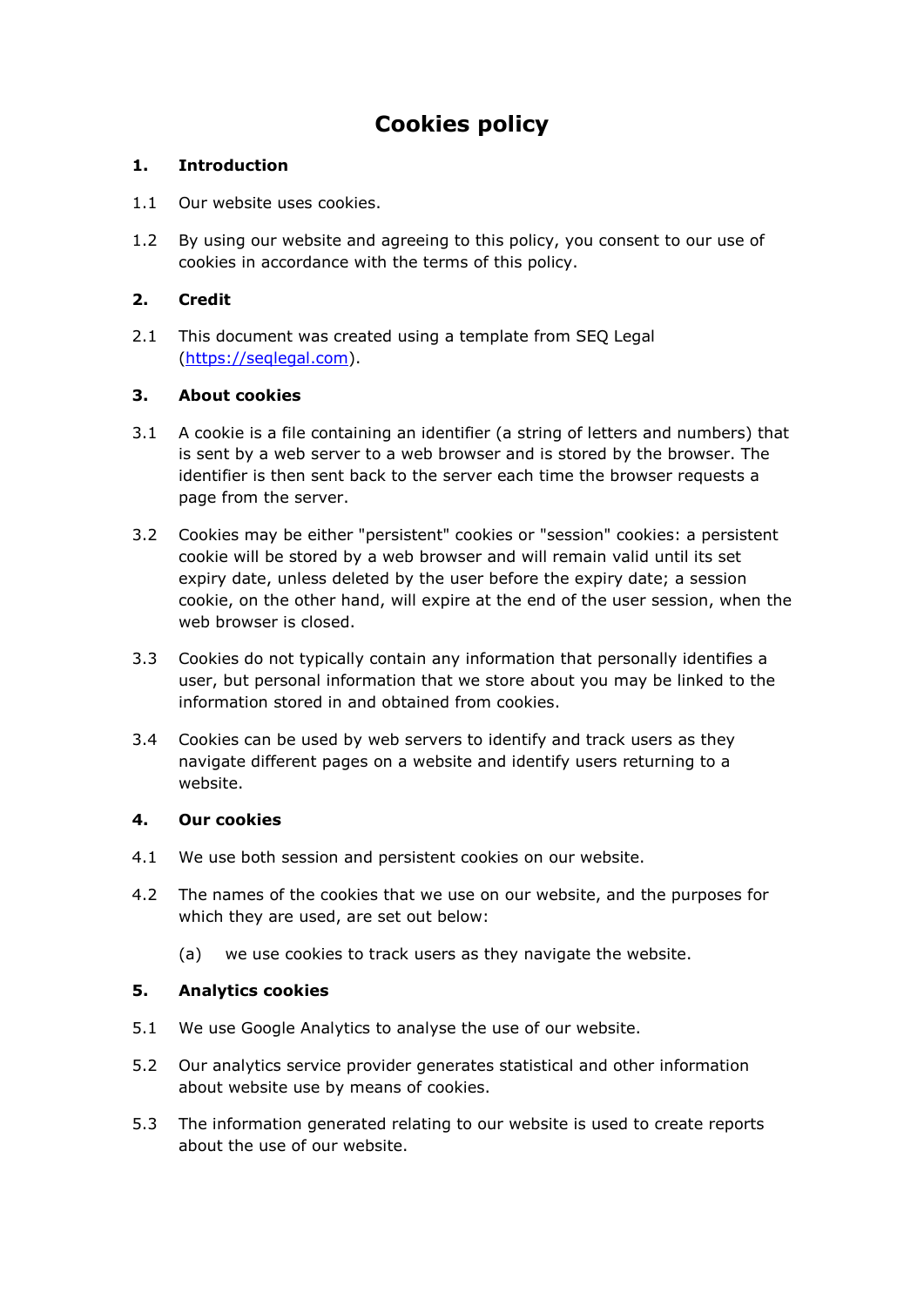5.5 Our analytics service provider's privacy policy is available at: [http://www.google.com/policies/privacy/.](http://www.google.com/policies/privacy/)

## **6. Blocking cookies**

- 6.1 Most browsers allow you to refuse to accept cookies; for example:
	- (a) in Firefox (version 51) you can block all cookies by clicking "Tools", "Options", "Privacy", selecting "Use custom settings for history" from the drop-down menu, and unticking "Accept cookies from sites"; and
	- (b) in Chrome (version 55), you can block all cookies by accessing the "Customise and control" menu, and clicking "Settings", "Show advanced settings" and "Content settings", and then selecting "Block sites from setting any data" under the "Cookies" heading.
- 6.2 Blocking all cookies will have a negative impact upon the usability of many websites.
- 6.3 If you block cookies, you will not be able to use all the features on our website.

# **7. Deleting cookies**

- 7.1 You can delete cookies already stored on your computer; for example:
	- (a) in Firefox (version 51), you can delete cookies by clicking "Tools", "Options" and "Privacy", then selecting "Use custom settings for history" from the drop-down menu, clicking "Show Cookies", and then clicking "Remove All Cookies"; and
	- (b) in Chrome (version 55), you can delete all cookies by accessing the "Customise and control" menu, and clicking "Settings", "Show advanced settings" and "Clear browsing data", and then selecting "Cookies and other site and plug-in data" before clicking "Clear browsing data".

## *[additional list items]*

7.2 Deleting cookies will have a negative impact on the usability of many websites.

## **8. Our details**

- 10.1 This website is owned and operated by Executype PA Limited.
- 10.2 We are registered in [England and Wales] under registration number 9085059, and our registered office is at Ruby Court, Wesley Drive, Benton Square Industrial Estate, Newcastle upon Tyne, NE12 9UP.
- 10.3 Our principal place of business is at Ruby Court, Wesley Drive, Benton Square Industrial Estate, Newcastle upon Tyne, NE12 9UP.
- 10.4 You can contact us:
	- (a) by post, to the postal address given above;